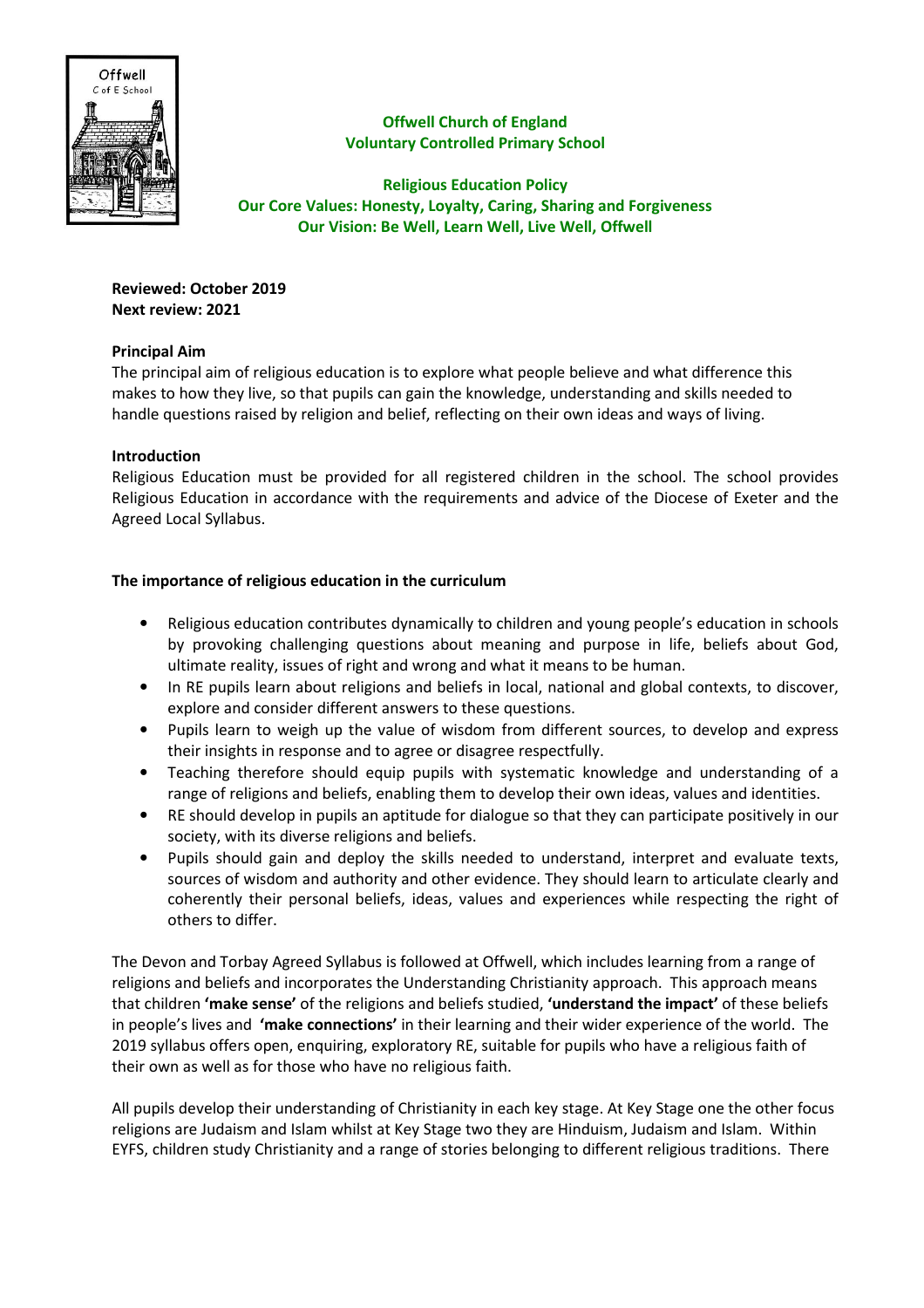are opportunities for other religions and non-religious worldviews (e.g. Humanism) to be considered throughout both key stages.

### Time allocation

It is recommended that at least 5% of curriculum time be allocated to clearly defined religious education. This is in line with the requirement of the agreed syllabus. The programmes of study in this agreed syllabus have been written with this in mind. Approximately this amounts to: Key Stage 1: 36 hours per year Key Stage 2: 45 hours per year

Within Church of England schools, this also stands alongside the National Society's Statement of Entitlement. This states that at least 50% of the RE curriculum should be based on exploring Christianity.

'Central to religious education in Church schools is the study of Christianity as a living and diverse faith, focused on the teaching of Jesus and the Church. There is a clear expectation that as inclusive communities, church schools provide sequenced learning about a range of religions and worldviews fostering respect for others.'

Church of England Statement of Entitlement 2019

### The Aims of RE

The curriculum aims to ensure that all pupils:

1. make sense of a range of religious and non-religious beliefs, so that they can:

• identify, describe, explain and analyse beliefs and concepts in the context of living religions, using appropriate vocabulary.

• explain how and why these beliefs are understood in different ways, by individuals and within communities.

• recognise how and why sources of authority (e.g. texts, teachings, traditions, leaders) are used, expressed and interpreted in different ways, developing skills of interpretation.

#### 2. understand the impact and significance of religious and non-religious beliefs, so that they can:

• examine and explain how and why people express their beliefs in diverse ways.

• recognise and account for ways in which people put their beliefs into action in diverse ways, in their everyday lives, within their communities and in the wider world.

• appreciate and appraise the significance of different ways of life and ways of expressing meaning.

### 3. make connections between religious and non-religious beliefs, concepts, practices and ideas studied, so that they can:

• evaluate, reflect on and enquire into key concepts and questions studied, responding thoughtfully and creatively, giving good reasons for their responses.

• challenge the ideas studied, and allow the ideas studied to challenge their own thinking, articulating beliefs, values and commitments clearly in response.

• discern possible connections between the ideas studied and their own ways of understanding the world, expressing their critical responses and personal reflections with increasing clarity and understanding.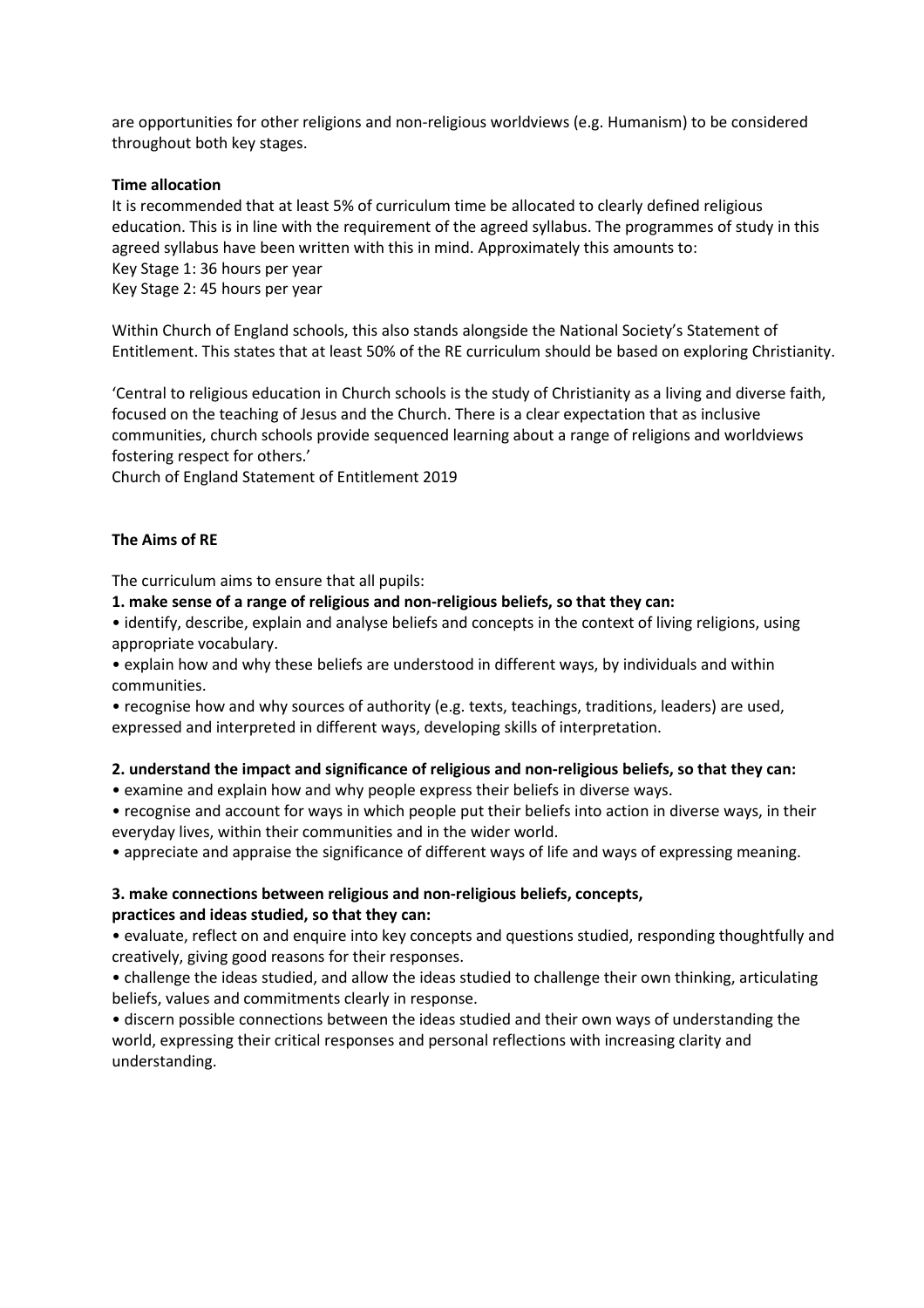### The teaching and Learning Approach

Devon and Torbay Agreed Syllabus for RE 2019-2024

### **Making sense** of beliefs

Identifying and making sense of core religious<br>and non-religious beliefs and concepts;<br>understanding what these beliefs mean within their traditions; recognising how and why sources of authority (such as texts) are used, expressed and<br>interpreted in different ways, and developing skills of interpretation.

#### **Making** connections

Evaluating, reflecting on and connecting the beliefs and practices studied; allowing pupils to challenge ideas studied, and the ideas studied to challenge pupils' thinking; discerning possible connections between these and pupils' own lives and ways of understanding the world.

### **Understanding** the impact

Examining how and why people<br>put their beliefs into action in diverse ways, within their everyday lives, within their communities and in the wider world.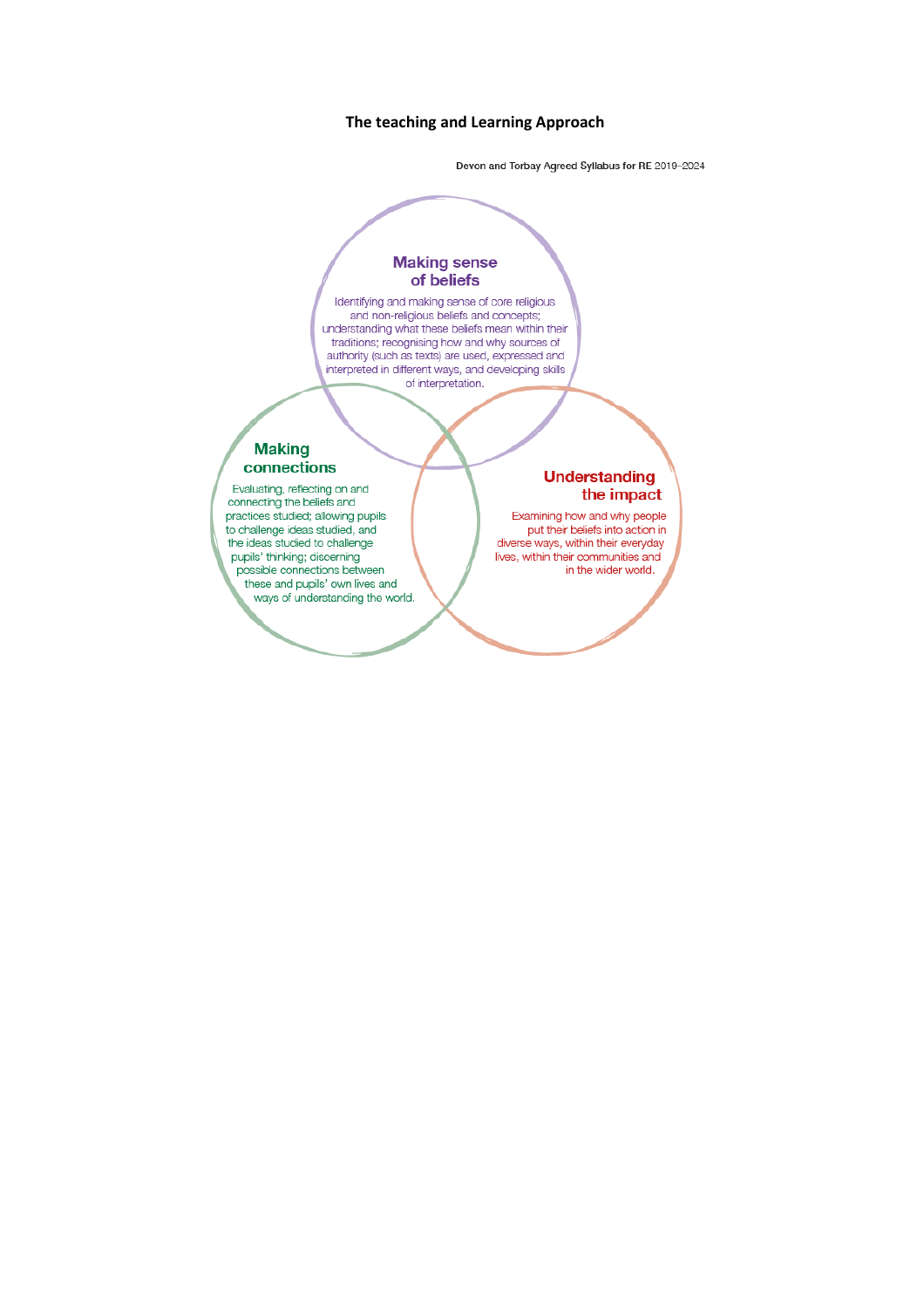## RE Curriculum

All children are entitled to receive a broad and balanced curriculum and RE plays an important part in this. We aim for all children to experience high quality Religious Education by planning in accordance with the locally agreed syllabus and guidance from the Diocese of Exeter. Credible RE publications may also be used to support the teaching of Religious Education.

Within Religious Education, children should be provided with a range of learning opportunities that may include:

- Visiting local places of worship and receiving visitors from a range of faith communities
- Using art, music, dance, drama and multimedia techniques
- Children experiencing times of quiet reflection to develop their own thoughts and ideas

● Using story, pictures, art, photographs and a range of sources/texts to interpret meaning and explore ideas in order to deepen understanding

● Using artefacts to help children develop their understanding of religious beliefs and forms of expression

● Discussing religious and philosophical questions giving reasons for their own beliefs and those of others

• Developing the use of ICT (particularly DVDs and the internet) in helping children's awareness of religions and beliefs

• Developing their skills of communication, including debate, in order to be able to respond in an informed and respectful way

## Key Skills in RE

RE is more than just developing children's knowledge and understanding. It seeks to develop children's skills in investigation, enquiry, questioning, communication/dialogue, interpretation, application, analysis, evaluation and creativity. These are important skills for children to develop.

Skills may be explored in some of the following ways:

• Investigation/enquiry (finding out what people believe, how their beliefs affect the way they live, the impact of religion and belief upon communities and the different ways people express their beliefs).

• Communication/dialogue (sharing their ideas about religions and beliefs in a lively, informed, respectful way including different styles of writing, oral contributions, debate and the use of ICT).

• Interpretation (recognising and talking about religious symbols, stories and sacred texts).

• Analysis and evaluation (developing their own views and ideas, recognising the views of others, using sources of wisdom and authority to inform their thinking and understanding).

## Key Attitudes in RE

As with skills RE has a number of key attitudes it seeks to promote. These include self-esteem (so that every child feels valued and significant), respect (including being sensitive to the beliefs, feelings and values of others), open-mindedness (being willing to learn and gain new understanding) and appreciation and wonder (developing children' imagination and curiosity).

## Assessment and Recording

In RE we provide annual reports based on the assessment of children's learning after each unit of work. Reports provide a brief summary of the work covered, a summary of the standards achieved and how the child can improve their learning. To help us in report writing we are building a portfolio of children's work (in exercise books and class RE books). We also recognise that some of the most important learning in RE (e.g. how RE contributes to spiritual development) cannot be formally assessed.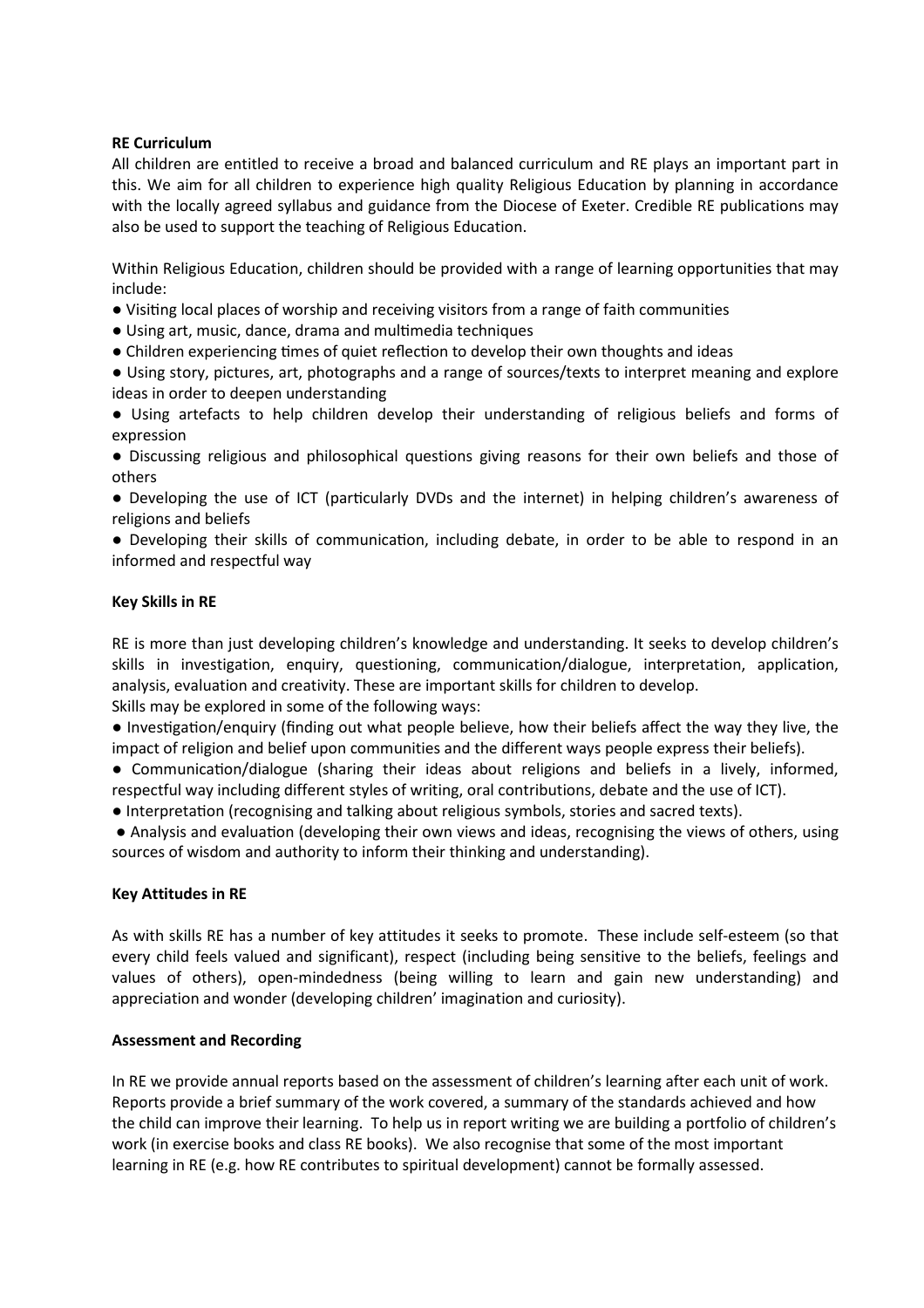In RE, by the end of each key stage, pupils are expected to know, understand and apply the concepts, skills and processes specified in the relevant Programme of Study, as in all subjects of the curriculum. Unit and end of phase outcomes support teachers' assessment and planning of RE.

By the end of Key Stage 1 children will be expected to achieve the expected standard as set in the locally agreed syllabus. This means that they can use religious words to identify some features of religion and its importance for some people. They show awareness of similarities in religions and can identify how religion is expressed in different ways. They ask and respond sensitively to questions about their own and others' experiences and feelings. They recognise their own values and those of others and are aware that some questions cause people to wonder and are difficult to answer.

By the end of Key Stage 2 children will be expected to achieve the expected standard as set in the locally agreed syllabus. In RE this means children can describe both similarities and differences within and between religions and worldviews. They make links between different aspects of religions and can describe the impact of religion and worldviews on people's' lives. They suggest answers to questions of identity and meaning. They apply their ideas to their own and others' lives. They can also describe what inspires and influences themselves and others. The RE Lead is responsible for the monitoring of the quality of teaching and learning within Religious Education.

# The contribution of RE to the wider curriculum

Within the 2002 Education Act, Section 78 states that the curriculum for children provided should be a 'balanced and broadly based curriculum which—

(a)promotes the spiritual, moral, cultural, mental and physical development of pupils at the school and of society, and

(b)prepares pupils at the school for the opportunities, responsibilities and experiences of later life.'

Religious Education supports the wider curriculum by:

● Supporting the social, moral and cultural development of children, exploring the role that religion plays in the lives of people within diverse societies

• Making links between the values of the school and how values are put into practice in the lives of people

- Promoting respect for all and challenging prejudice and discriminations
- $\bullet$  Exploring and celebrating diversity within cultures, communities, values and beliefs
- Community cohesion; exploring diversity within the local area and developing skills of respect
- How religion and worldviews in the UK and the world impact on life
- Promotion of British Values

## Responsibilities for RE

As well as fulfilling their legal obligations, the Headteacher will ensure

- RE is effectively led and managed and that standards remain high
- All children make progress in RE
- The curriculum meets legal requirements
- Achievement in RE and the quality of the provision are regularly evaluated

• Those teaching RE are suitably qualified and trained in the subject and have regular and effective opportunities for CPD

• Teachers, both newly appointed and existing teachers, are provided with the correct support to enable them to become effective teachers of RE

• That teachers are aware of RE's contribution in developing children's understanding of religion and belief and its impact as part of the duty to promote community cohesion

• Clear information is provided for parents on the RE curriculum and the right to withdraw